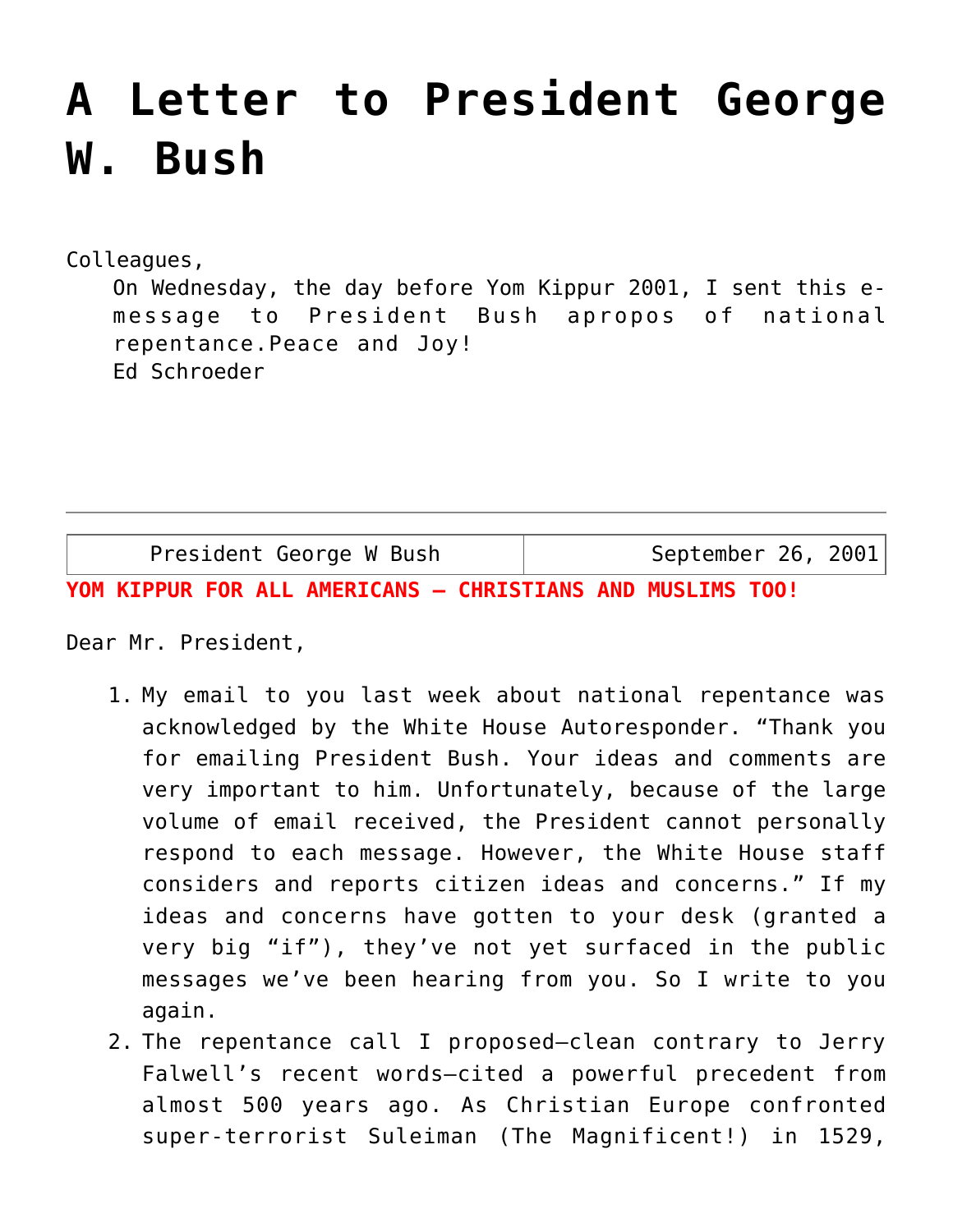Martin Luther urged Europe's leaders to see the two enemies laying siege to Vienna. One Suleiman, the other God. And the connection between the two: Suleiman as "the rod of God's anger," the very language from the prophet Isaiah when Jerusalem was under siege two millennia before.

- 3. That was indeed a wake-up call. Yes, God as Christian Europe's "enemy!" God finally fed up with Europe's phony Christianity and the Holy Roman Empire's tyranny over other peoples.
- 4. Two very different enemies call for two very different strategies, of course. Rightful warfare to confront the terrorist enemy, but repentance in confronting the divine one. Most important:, better deal with the Infinite Enemy first, or else the finite enemy will win for sure, since the Infinite One continues as Suleiman's ally.
- 5. As a committed Christian yourself you know that such a call to repentance in the face of catastrophe comes on good authority. It's central to Jesus' own analysis of disaster. Example: Terrorist Pilate butchers people while they are at worship, a tower at Siloam falls and kills 18 more–all of them "no worse" than anybody else–and Jesus addresses the survivors: "I tell you . . . unless you repent you will all likewise perish." What message FROM GOD do the survivors hear when terror strikes, and others perish? That is THE question for them.
- 6. Biblical repentance does not mean breast-beating. Both the Hebrew and Greek words mean "turn around–Change your words and actions, a 180-degrees switch." Voices in the secular media in recent days are picking it up. They ask the "Emperor's-clothes" question: Why do so many people hate us? Their answers focus on past words and actions coming from our nation toward many in the world. It's bad stuff that clearly calls for a turn-around–even if God did not.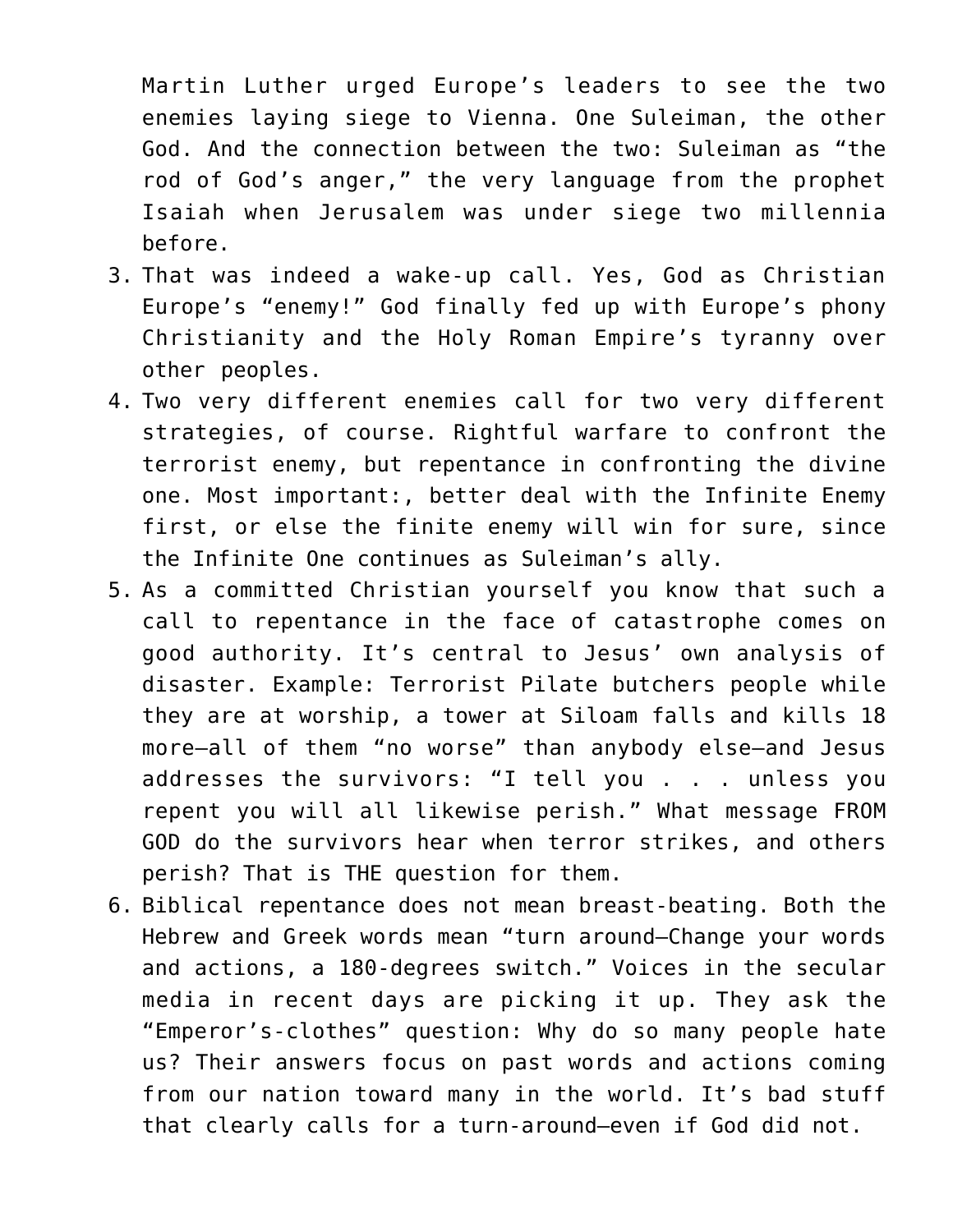- 7. You have been using the presidency as a "bully pulpit," as did Teddy Roosevelt, a Republican of a century ago. That's good. In the early aftermath of our own September apocalypse, you commended words of scripture to us. Psalm 23: "Yea, though I walk through the valley of the shadow of death, I will fear no evil. For Thou art with me." And a day or two later the words from St. Paul that even this horror "will not be able to separate us from the love of God."
- 8. Good stuff, but . . . . From the God-confidence you genuinely commended to us, you had a solid platform (bully pulpit) for calling us all to repentance. That didn't happen. As far as I've heard in the last two weeks, it's not happening yet. You might have gotten to repentance with the very next words of your Psalm 23 citation: "Thy rod and thy staff, they comfort me." A shepherd's rod and staff are used to whack the sheep on the butt–I think you Texans call it kicking something–to head them in the right direction. Despite the "ouch," that's great comfort. You can trust the shepherd to protect you from your own penchant to self-destruct.
- 9. Granted, this is all frightfully theological. Especially for the president of a nation committed to separation-ofchurch-and-state. Yet you are "doing theology" nonetheless these days, and getting away with it!
- 10. Yes, politically it's very dicey. "God our enemy" will not get a majority vote. At least, not yet. For two weeks "God Bless America" has been our national anthem. Its unprecedented popularity expresses our people's prayer for our future. But it also says more. It expresses a conviction of the whole nation about our past: God has ALWAYS been blessing America. So how can there be any talk of God as enemy, any grounds for national repentance? It doesn't compute. It's unpatriotic, maybe even treasonous.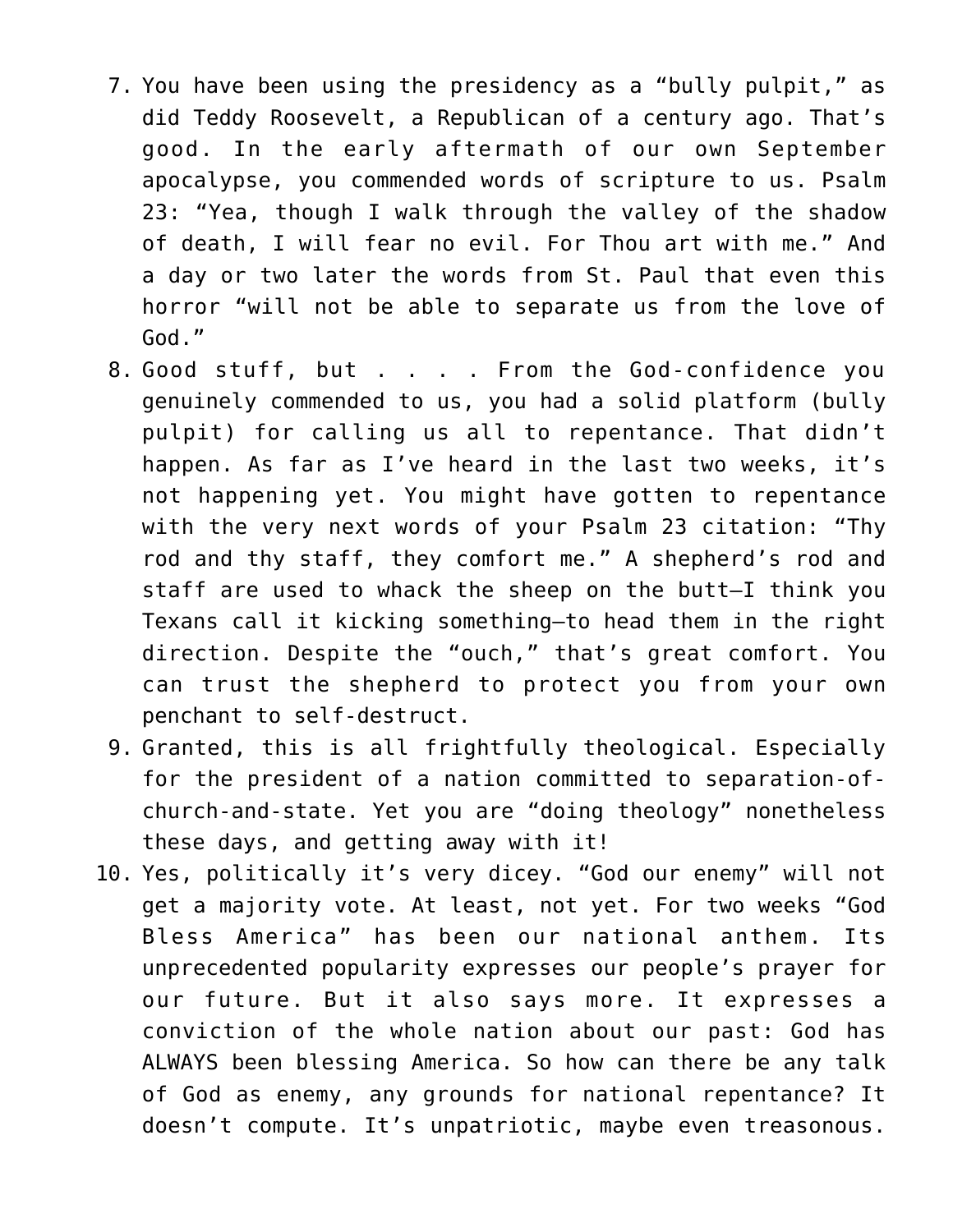Just to speak about God as our critic would already be a major turn-around.

- 11. Yet–and here's another if–if God actually IS in enemy-mode outside our gates, repentance is the very best of national policy, wise politics–to preserve America, lest the lesser enemy, the terrorists, win despite the massive response you are now orchestrating. The word from the prophets and from Jesus shake down to this: even if we should win the war you've declared on the terrorists–dicey as that's going to be–we will lose the war with God.
- 12. So how to do "God-talk" to America today? That's what bully pulpits are for. Of course, the congregation in front of your "bully pulpit" in 2001 is much more religiously complex than the congregation Teddy Roosevelt preached to in the early 1900s. But that could be an asset. Already you've been addressing three major American religious communities: Muslim, Jewish and Christian.
- 13. Despite the theological differences between these three religious traditions, they all have a common component, a central one, in our need for repentance. I write this on the day before Yom Kippur, the explicit Jewish day for repentance. The Koran calls for repentance. So does Jesus. Your theological counselors can assist in working out the details. Imagine the consequences if on tomorrow's Yom Kippur, the president of the USA called all those whom he serves to join the Jews in their penitential practice. It might be a stretch to call us to hang a piece of sackcloth next to our flags. But Muslims, Jews, and Christians would see the wisdom.
- 14. The deeper theology of such inter-religious association relates to a Biblical notion of "God hiding his face from us." That's also a common religious experience. And because of its commonality, some voices in today's worldwide inter-religious dialogue suggest this common turf as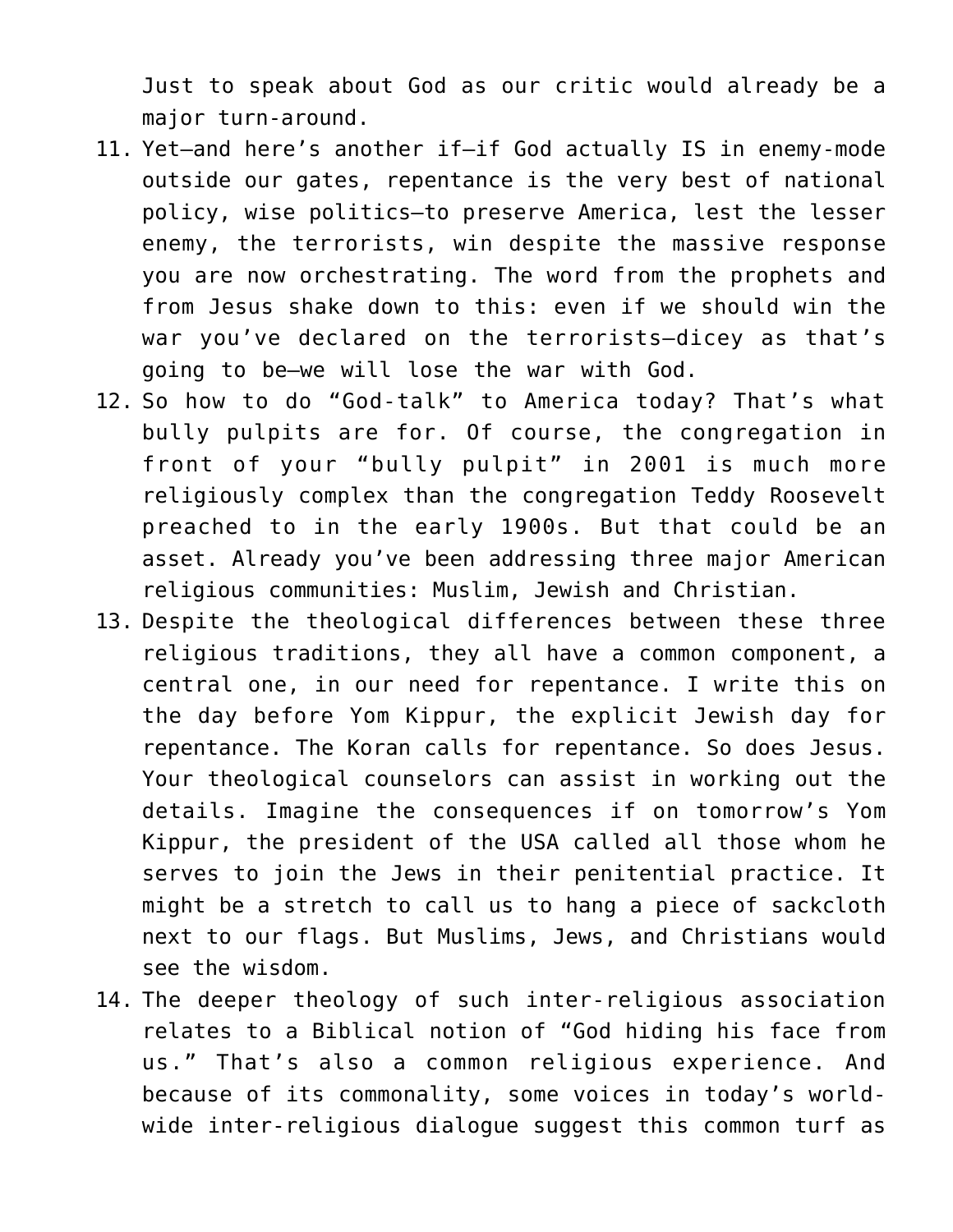the best place to start. Before debating the salvation proposals of different religions, they say, let's talk about the downside experiences, our pain and suffering, our tragedies and failures, the nitty-gritty common to us all. And then from that common base of our lived experience (Biblically labelled "hidden God") we surely will have solid ground for moving the discussion to the "good news" offered in our various faith communities. But that's another agenda.

15. So, use your bully pulpit to call us to repentance. Your election last fall, unique as it was, now "calls you to the kingdom for such a time as this," a time for penitential reflection. And when you do this, you can count on the repentance-faiths of America's Muslims, Jews, and Christians to give their response: Bully for you!

Sincerely yours,

Edward H. Schroeder

P.S. Should you want some religious music for contexting such a venture, here are three options (two of them brand new) that have been called to my attention.

1. WHEN SUDDEN TERROR TEARS APART By Carl Daw Jr., Exec. Dir., The Hymn Society of the US & Canada. [Tune: see info below.] When sudden terror tears apart The world we thought was ours, We find how fragile strength can be, How limited our powers. As tower and fortress fall, we watch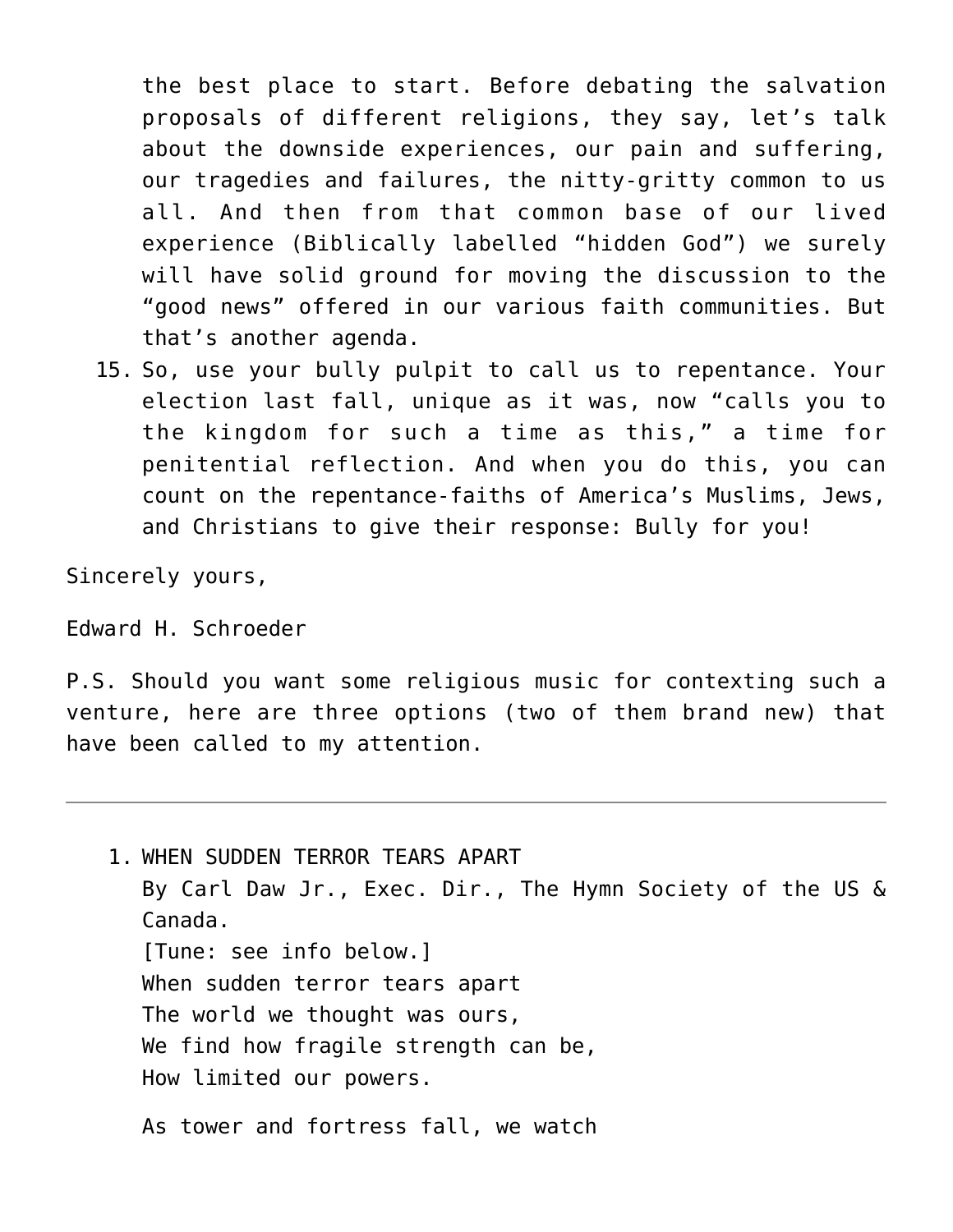With disbelieving stare And numbly hear the anguished cries That pierce the ash-filled air.

Yet most of all we are aware Of emptiness and void: Of lives cut short, of structures razed, Of confidence destroyed.

From this abyss of doubt and fear We grope for words to pray, And hear our stammering tongues embrace A timeless Kyrie.

Have mercy, Lord, give strength and peace, And make our courage great; Restrain our urge to seek revenge. To turn our hurt to hate.

Help us to know your steadfast love, Your presence near as breath; Rekindle in our hearts the hope Of life that conquers death.

Tune: C.M. (suggested tunes: BANGOR, DETROIT) Or C.M.D. (suggested tune: THIRD MODE MELODY)

[Credit line: C2001 Hope Publishing Co., Carol Stream IL 60188 All rights reserved. Used by permission.]

2. DEAR GOD, BEHOLD THE CRYING By Herb Brokering. Tune: O Sacred Head Dear God, behold the crying, the anger in our eyes, and danger reappearing as we cannot surmise. Behold your world is mourning, we bow we bend we kneel. O hear our grief unspoken and mysteries we feel.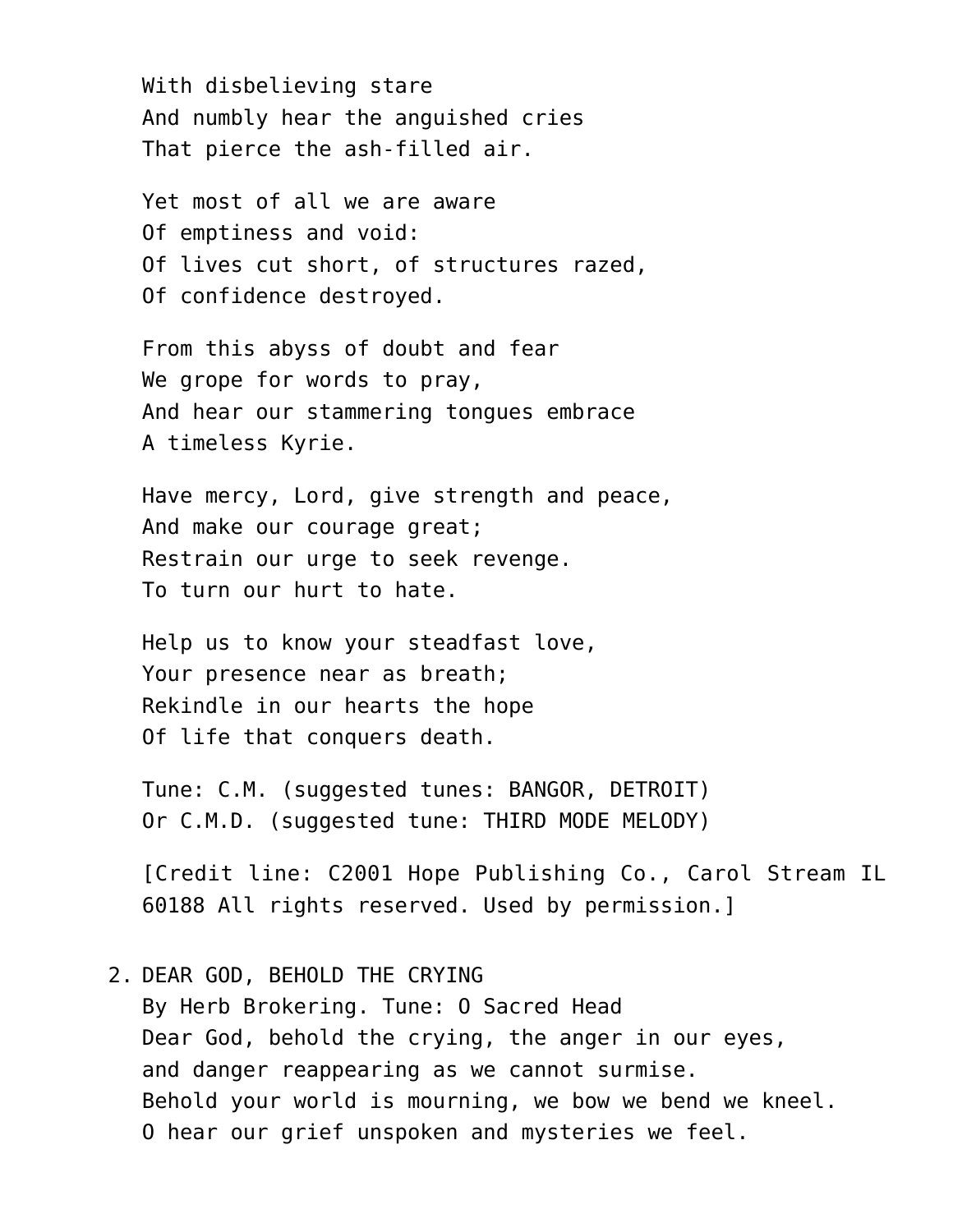We mold our steel to weapons, you turn them to plow shares. We plan retaliation, you give us rules to care. We bury dead remorseful, you raise us from the dead. May we when finished crying believe the words you said. Dear acorn in the forest, awake and face the light. Dear children who are weeping, God holds you through the night. For when the dark is over, there wakes a morning sun, and what was dead is rising, and life again begun. Dear Lord you chose the hillside to say the words we cry. You know the hurt between us, you know the reason why. When all our tears are finished and minds again hold still, surround us with your mercy and lead us with your will. For all who now go weeping with tears so deep inside, give them a glimpse of seeing into the other side. Forgiveness is the power you give us from the tree, now open dim some beauty ahead for us to see.

And then, this older one–

## 3. O GOD OF EARTH AND ALTAR

By: G.K. Chesterton [Tune: King's Lynn. (Lutheran Book of Worship #428)] O God of earth and altar, Bow down and hear our cry, Our earthly rulers falter, Our people drift and die; The walls of gold entomb us, The swords of scorn divide, Take not thy thunder from us, But take away our pride.

From all that terror teaches, From lies of tongue and pen, From all the easy speeches That comfort cruel men, From sale and profanation Of honor, and the sword,